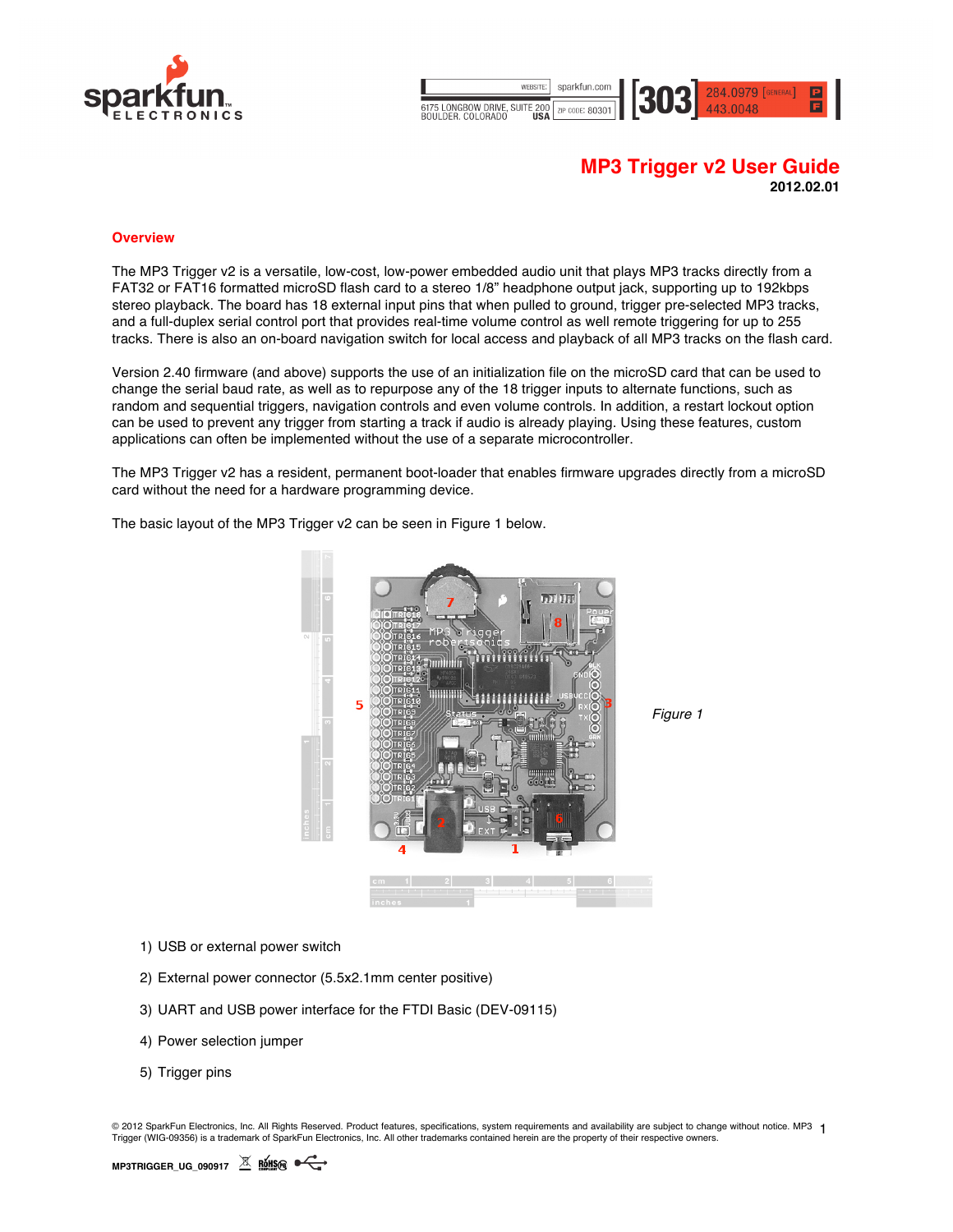

| WEBSITE:                                   | sparkfun.com    |  |
|--------------------------------------------|-----------------|--|
| 6175 LONGBOW DRIVE, SUITE 200<br>DAIII NED | ZIP CODE: 80301 |  |



# **MP3 Trigger v2 User Guide 2012.02.01**

- 6) 1/8" stereo headphone jack
- 7) Navigation switch
- 8) microSD socket

### **Specifications**

- Input Voltage Range: 4.5V to 12.0V DC, or regulated 3.3V (jumper selectable)
- Current Consumption: Approximately 45mA idle, 85mA playing
- Media: SDSC and SDHC microSD cards
- File system: FAT32 and FAT16
- Audio output: Headphone stereo (1/8" stereo jack)
- Trigger inputs: Logic level 3.3V 5.0V, active low inputs, w/ internal pull-ups. (Connector provides individual grounds, allowing switches or jumpers to be connected directly to each trigger input)
- Serial: Full duplex, 8-bit, 38.4Kbaud (default, other baud rates supported via initialization file)



### **Basic Operation**

Simply drag and drop the desired MP3 files into the root directory of a FAT32 or FAT16 formatted microSD flash card using a PC.

The MP3 Trigger v2 does not support hot-swapping of the microSD Card. While this won't damage anything, the microSD media is only initialized during power up. So whenever the card is changed or updated, be sure to power cycle the MP3 Trigger v2 after installing the card.

When power is applied to the MP3 Trigger v2, the on-board (green) status LED indicates the state of the installed media as follows:

1 long blink - No formatted microSD media found.

© 2012 SparkFun Electronics, Inc. All Rights Reserved. Product features, specifications, system requirements and availability are subject to change without notice. MP3 2<br>Triaces 04/IC 00050 is o traduction of the subject t Trigger (WIG-09356) is a trademark of SparkFun Electronics, Inc. All other trademarks contained herein are the property of their respective owners.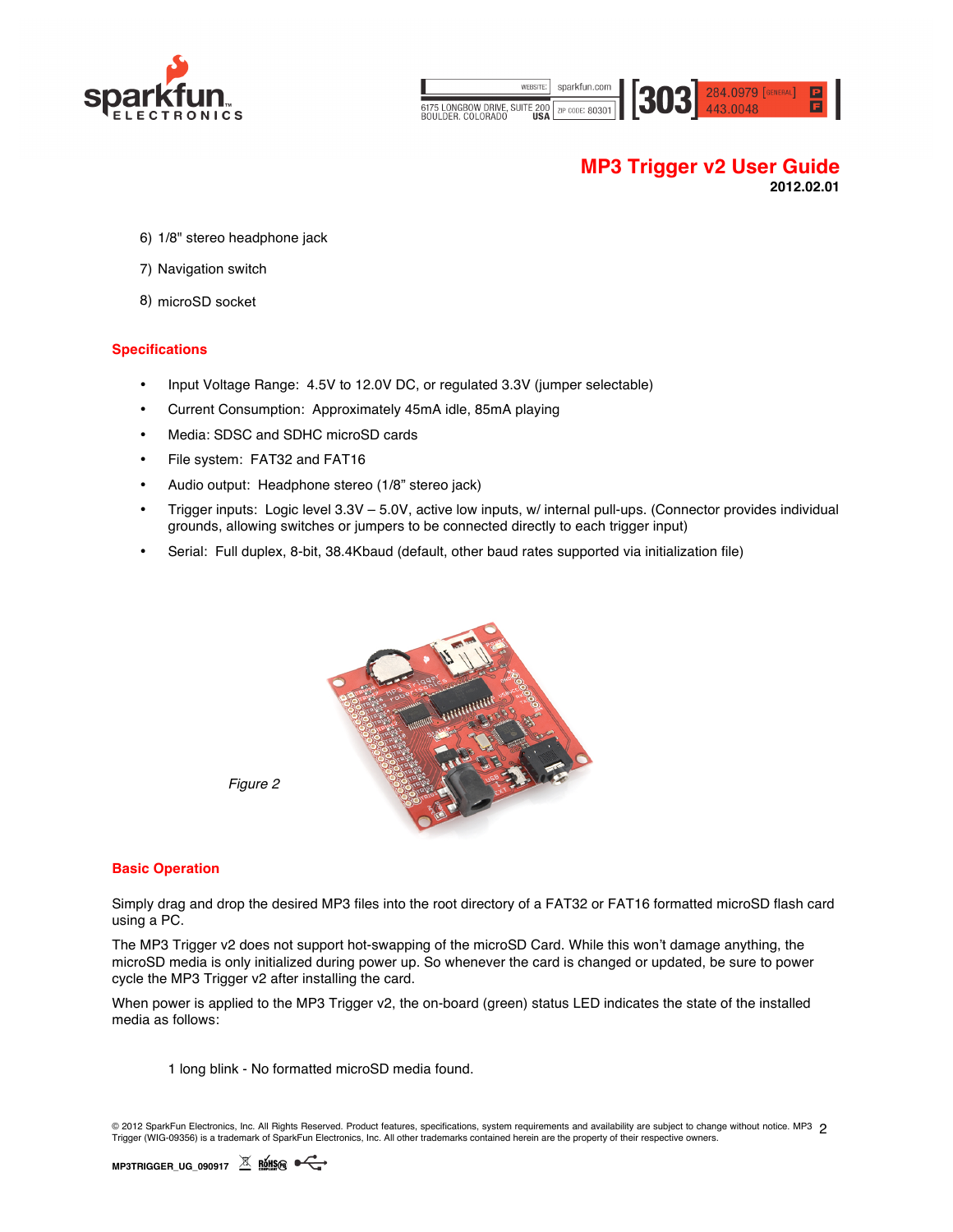

sparkfun.com 284.0979 [GENERAL] 303 6175 LONGBOW DRIVE, SUITE 200 ZIP CODE: 80301

# **MP3 Trigger v2 User Guide 2012.02.01**

1 long blink, followed by 1 short blink - microSD media found, no MP3 files located.

Constant short blinks - Hardware problem with MP3 Decoder.

3 short blinks - microSD media found, at least 1 MP3 file located.

As soon as the MP3 Trigger powers up with 3 short blinks, the on-board navigation switch can be used to play all of the tracks on the card, regardless of the filenames.

Left - Plays the previous MP3 file in the directory Right - Plays the next MP3 file in the directory Center - Starts/Stops the current MP3 file

### **Using the Trigger Inputs**

The MP3 Trigger v2 provides 18 input pins (TRIG01 – TRIG18) that can be used to trigger specific MP3 tracks on the microSD card. MP3 tracks are associated with triggers by placing a 3-digit number (using leading 0s) at the beginning of the filename; 001 for TRIG01, 002 for TRIG02 and so on. The rest of the filename can be anything. For example, the following are both valid names for TRIG14:

### "014TRACK.MP3"

"014 Breaking Glass.mp3"

The trigger inputs are active low and pulled high internally. Therefore, they can be activated either by digital outputs from another microcontroller (such as an Arduino) or by a simple contact closure (switch) to ground. The inputs support voltage levels of either 5V or 3.3V.

The trigger inputs are made available on the even-numbered pins of a dual row connector, and all the opposing (oddnumbered) pins are ground, making it easy to wire individual switches or contact closures directly to the MP3 Trigger v2 board.

Installing a 36-pin dual-row header allows shunt jumpers to be installed on the trigger inputs to automatically sequence and loop tracks on power-up as follows.

When a triggered track reaches the end, the MP3 Trigger v2 looks to see if any trigger inputs are active, and will automatically start another track if so. If only the same trigger is active, then that track will restart (loop). If other triggers are active, the MP3 Trigger v2 will always start the next higher trigger track, wrapping back to 1 after 18.

This, combined with the fact that the MP3 Trigger v2 will automatically start the lowest numbered active trigger on power up, means that by installing shunt jumpers on the trigger inputs, the MP3 Trigger v2 can be set to automatically sequence and loop from 1 to 18 tracks on power up with no externally programming or control required. (Beginning with firmware version 2.40, installing a shunt jumper on a single sequential trigger will do the same thing.)

Using the initialization file describe later in this document, triggers can be reprogrammed to start sequential or random tracks. For example, if a trigger is reprogrammed to be a random trigger, and that one trigger is shunted closed, then the MP3 Trigger v2 will power up and continuously play tracks in a (pseudo) random order.

© 2012 SparkFun Electronics, Inc. All Rights Reserved. Product features, specifications, system requirements and availability are subject to change without notice. MP3 3 Trigger (WIG-09356) is a trademark of SparkFun Electronics, Inc. All other trademarks contained herein are the property of their respective owners.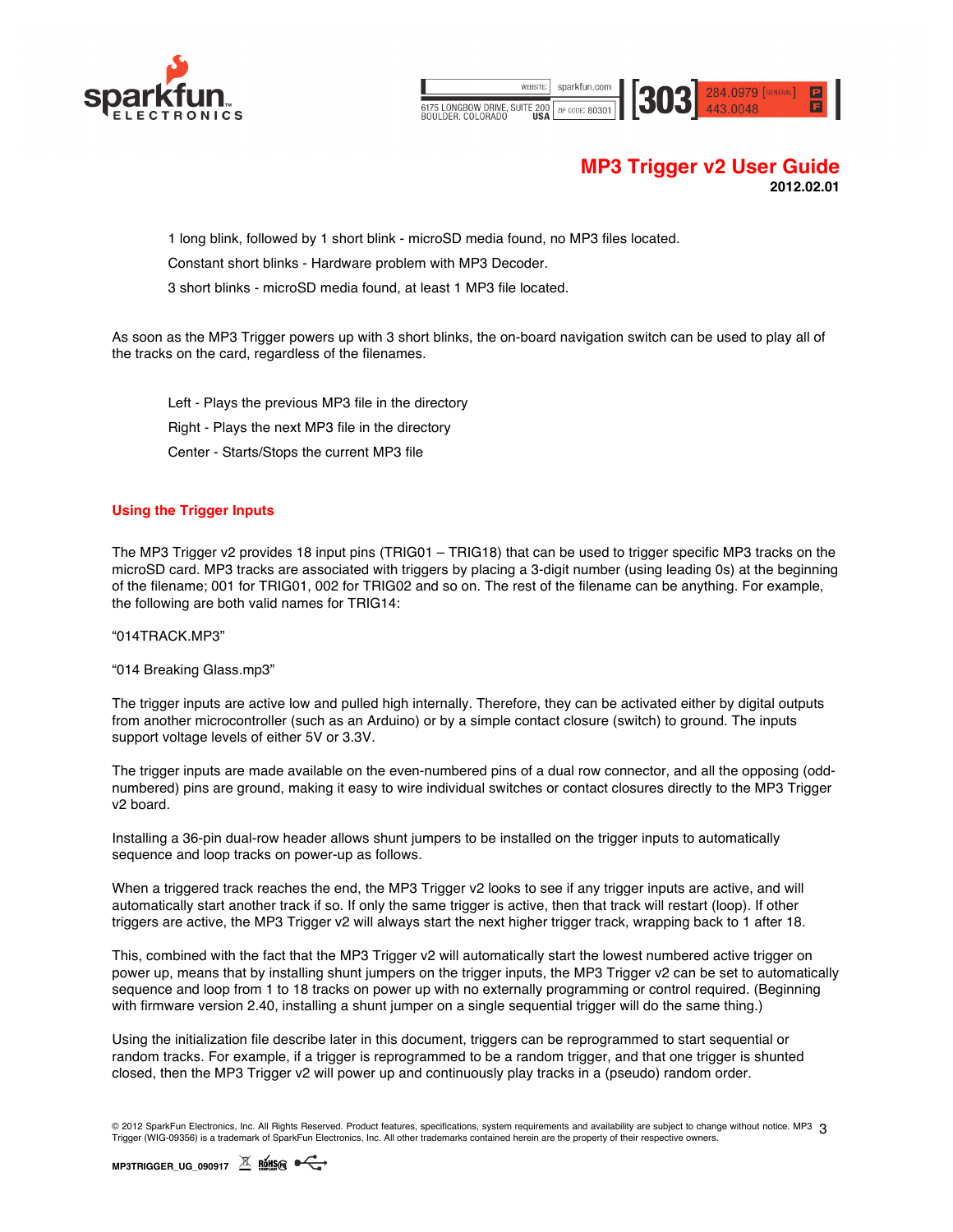

WEBSITE sparkfun.com 284.0979 [GENERAL] 303 6175 LONGBOW DRIVE, SUITE 200 ZIP CODE: 80301

# **MP3 Trigger v2 User Guide 2012.02.01**

### **Quiet Mode**

The MP3 Trigger v2 can be placed into Quiet Mode using the serial control port. In this mode, the trigger inputs will not start tracks but instead will cause serial messages to be sent upon activation. (See "MP3 Trigger v2 Outgoing Message Summary" below.) This allows the trigger inputs to be decoupled from specific tracks, so that a PC or microcontroller can monitor the trigger inputs and then start any track or sequence of tracks via the serial control port.

Quiet Mode is off by default and is not preserved through a power cycle.

### **Serial Control Protocol**

The MP3 Trigger v2 comes with a full duplex 3.3-5V serial TTL interface that allows for control of all the MP3 tracks (up to 256) on the microSD card as well as volume, and for monitoring input trigger activity. You can use our FTDI Basic (DEV-09115) or connect to any serial interface that uses the format: 8-bits, 1-start, 1-stop, no parity, flow control = none. The serial port baud rate defaults to 38.4kbps, but can be changed using the initialization file. All commands to the MP3 Trigger v2 are 1 or 2 bytes in length.

1-byte commands are upper case ASCII characters.

2-byte commands start with an ASCII character. Those starting with an upper case character use an ASCII value ('0' – '9') as the second byte. (These commands can be typed on a keyboard.) 2-byte commands starting with a lower case character require a binary value  $(0 - 255)$  as the second byte.

Bytes sent to the MP3 Trigger v2 are not echoed. If echoing is required, set your terminal program to echo locally.

### **Command Summary**

### Command: **Navigation – Start/Stop**

Number of bytes: 1 Command byte: 'O' Data byte: none Comments: This command performs the same function as pushing the on-board nav switch center position. If the current track is playing, it stops. If the current track is stopped, it will restart from the beginning

### Command: **Navigation – Forward**

Number of bytes: 1 Command byte: 'F' Data byte: none Comments: This command performs the same function as pushing the on-board nav switch right position. The next MP3 track in the directory will be started.

#### Command: **Navigation – Reverse**

Number of bytes: 1 Command byte: 'R' Data byte: none Comments: This command performs the same function as pushing the on-board nav switch left position. The previous MP3 track in the directory will be started.

© 2012 SparkFun Electronics, Inc. All Rights Reserved. Product features, specifications, system requirements and availability are subject to change without notice. MP3 4<br>Trians ANIC ORDER is o tradement of SpatsFus Flasten Trigger (WIG-09356) is a trademark of SparkFun Electronics, Inc. All other trademarks contained herein are the property of their respective owners.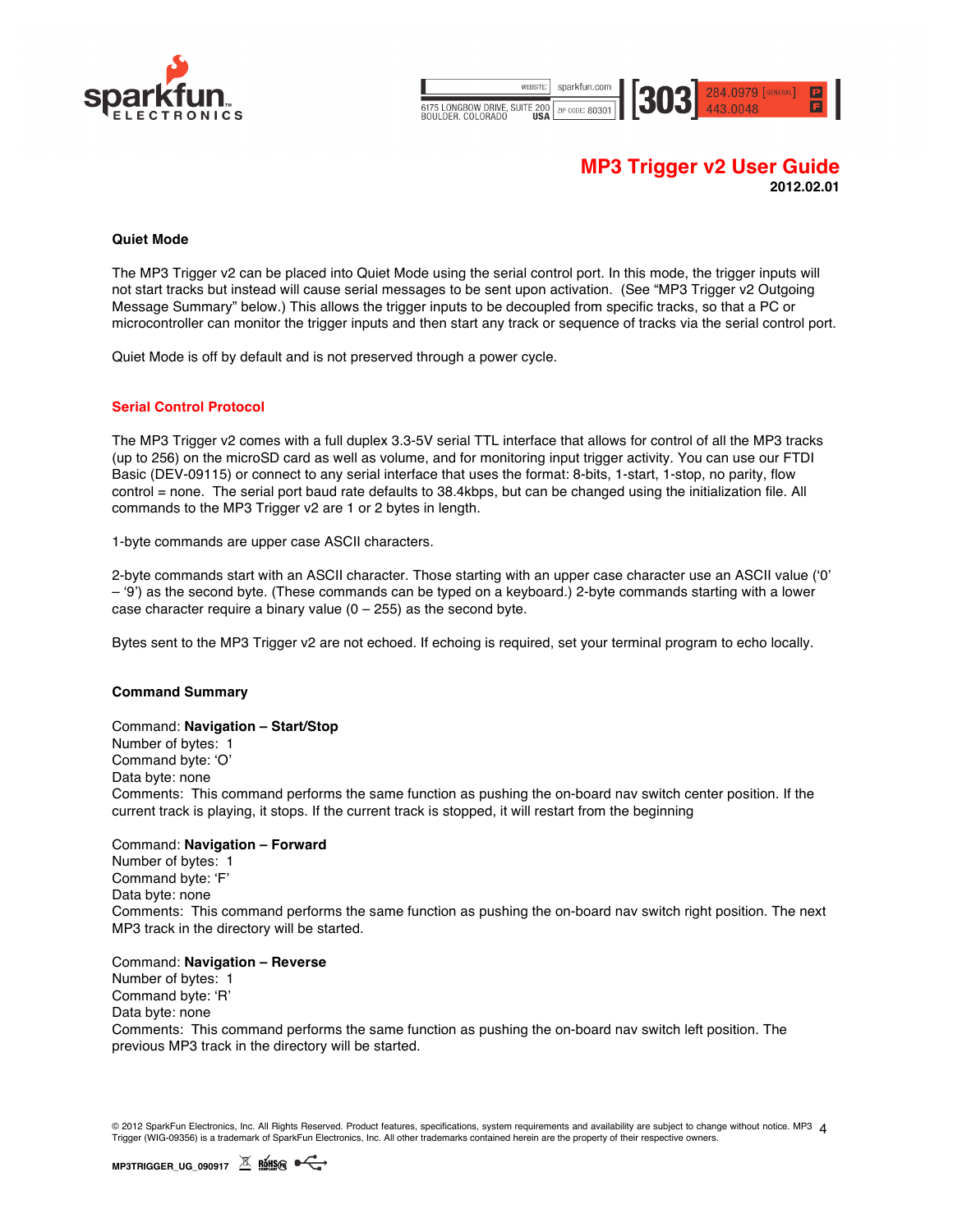

WEBSITE sparkfun.com 6175 LONGBOW DRIVE, SUITE 200 ZIP CODE: 80301



### **MP3 Trigger v2 User Guide 2012.02.01**

### Command: **Trigger (ASCII)**

Number of bytes: 2 Command byte: 'T' Data byte: N = ASCII '1' through '9' Comments: If it exists, the track with the filename "00Nxxxx.MP3" will be started, where N is the data byte. xxxx can be any valid filename characters of any length.

### Command: **Trigger (binary)**

Number of bytes: 2 Command byte: 't' Data byte:  $n = 1$  to 255 Comments: If it exists, the track with the filename "NNNxxxx.MP3" will be started, where NNN is the ASCII equivalent of the data byte n with leading 0s. xxxx can be any valid filename characters of any length.

### Command: **Play (binary)**

Number of bytes: 2 Command byte: 'p' Data byte:  $n = 0$  to 255 Comments: If it exists, the nth track in the directory will be played. The total number of available tracks in the directory can be retrieved using Status Request command below.

### Command: **Set Volume (binary)**

Number of bytes: 2 Command byte: 'v' Data byte:  $n = 0$  to 255 Comments: The VS1053 volume will be set to the value n. Per the VS1053 datasheet, maximum volume is 0x00, and values much above 0x40 are too low to be audible.

### Command: **Status Request (ASCII)**

Number of bytes: 2 Command byte: 'S' Data byte: N = ASCII '0' through '1' Comments: If  $N = '0'$ , the MP3 Trigger will respond with a version string. If  $N = '1'$ , the MP3 Trigger v2 will respond with the total number of tracks on the installed microSD card, in ASCII. Both responses will be preceded by the '=' character.

### Command: **Quiet Mode (ASCII)**

Number of bytes: 2 Command byte: 'Q' Data byte:  $N = ASCII'0'$  or '1' Comments: If N='1', Quiet mode is turned on. If N='0', Quiet mode is turned off. Default state is off.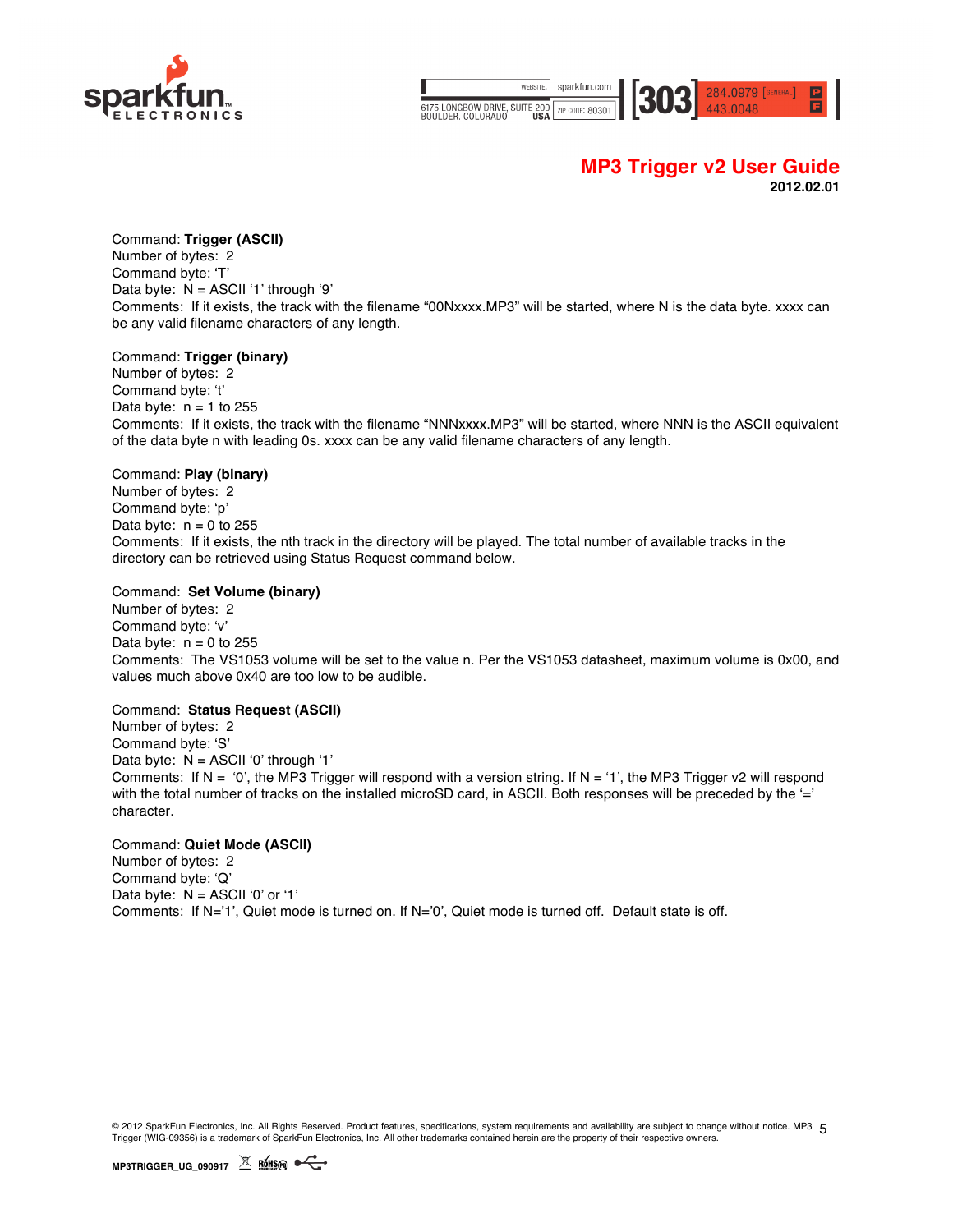

WEBSITE sparkfun.com 284.0979 [GENERAL] 303 6175 LONGBOW DRIVE, SUITE 200 ZIP CODE: 80301

# **MP3 Trigger v2 User Guide 2012.02.01**

### **MP3 Trigger v2 Outgoing Message Summary**

The MP3 Trigger v2 sends the following ASCII messages:

- 'X': When the currently playing track finishes.
- 'x': When the currently playing track is cancelled by a new command.
- 'E': When a requested track doesn't exist (error).

In response to a Status Request Command, data byte = '0', the MP3 Trigger v2 sends an 18-byte version string: e.g. "=MP3 Trigger v2.50" .

In response to a Status Request Command, data byte = '1', the MP3 Trigger v2 sends the number of MP3 tracks on the currently installed microSD card: e.g. "=14".

In Quiet Mode only, when one or more trigger inputs are activated, the MP3 Trigger v2 sends 'M' followed by a 3-byte bit mask indicating which triggers were activated:

Data byte 0: TRIG01 through TRIG08 Data byte 1: TRIG09 through TRIG16 Data byte 2: TRIG17 and TRIG18

A value of 1 in a bit position indicates that the corresponding trigger input was activated.

### **Initialization File**

Version 2.40 firmware (and above) supports the use of an initialization file to change some of the operation parameters of the MP3 Trigger v2 upon power up. This file is ASCII text only, and can be created and edited with any text editor such as Notepad.

The initialization file must be named "MP3TRIGR.INI" and must, like all the mp3 files, be in the root directory. The file is optional. If it does not exist, then the MP3 Trigger v2 defaults to normal operation at 38.4K baud and all triggers starting their respect tracks.

Initialization file commands must begin with the "#" character and be followed by a space. The initialization file example on the following two pages is self-documented and describes the commands currently supported:

© 2012 SparkFun Electronics, Inc. All Rights Reserved. Product features, specifications, system requirements and availability are subject to change without notice. MP3 6<br>Triansa (NIC QQCG) is o traduction in Subject Trians Trigger (WIG-09356) is a trademark of SparkFun Electronics, Inc. All other trademarks contained herein are the property of their respective owners.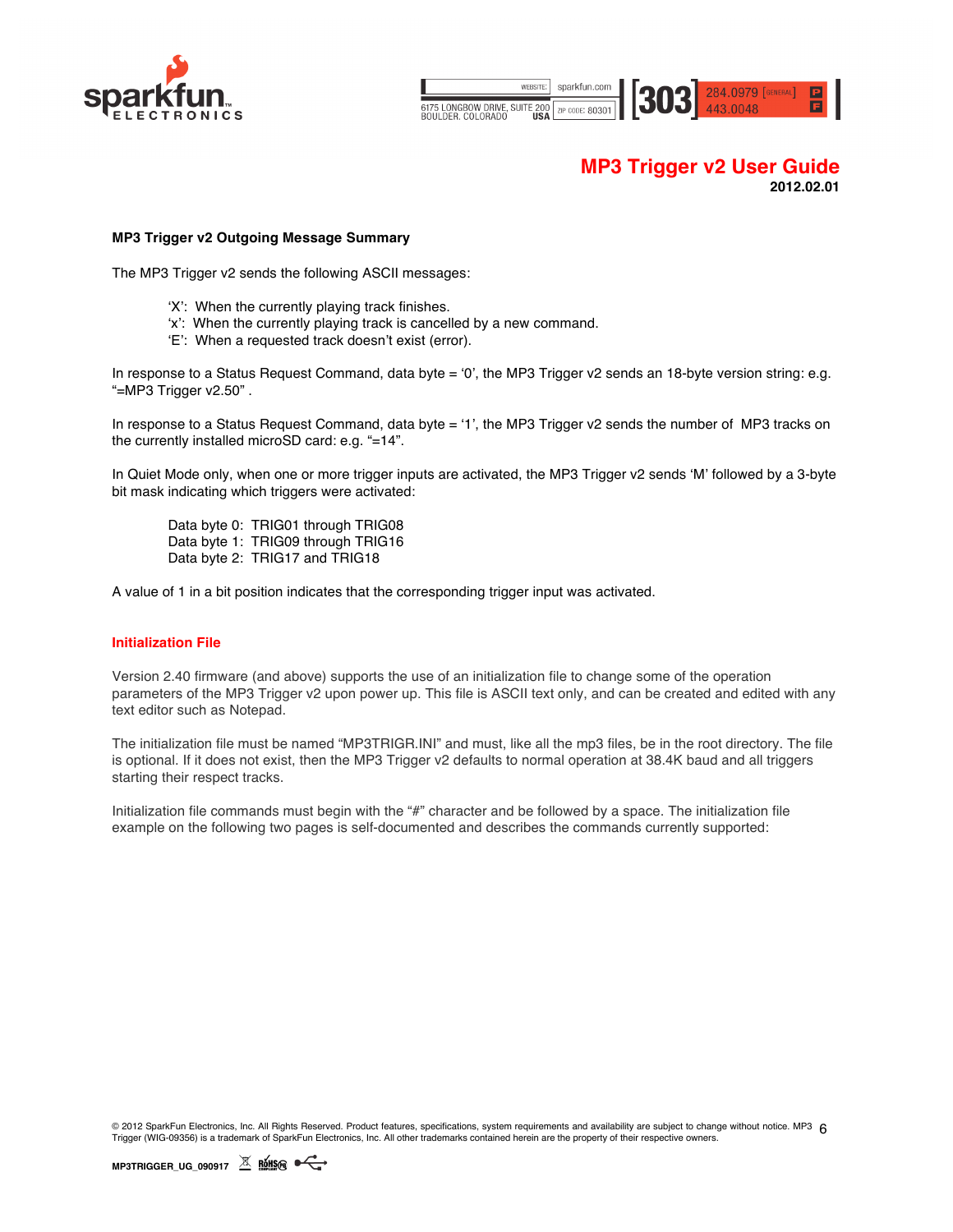

| WEBSITE: I                                          | sparkfun.com |  |
|-----------------------------------------------------|--------------|--|
| 3175 LONGBOW DRIVE, SUITE 200   ZIP CODE: 80301   F |              |  |

**MP3 Trigger v2 User Guide 2012.02.01**

 $284.0979$  [GENERAL]

#### **Sample Initialization File**

#BAUD 38400 #RAND 2 #TRIG 01, 0, 0 #TRIG 02, 0, 0 #TRIG 03, 0, 0 #TRIG 04, 0, 0 #TRIG 05, 0, 0 #TRIG 06, 0, 0 #TRIG 07, 0, 0 #TRIG 08, 0, 0 #TRIG 09, 0, 0 #TRIG 10, 0, 0 #TRIG 11, 0, 0 #TRIG 12, 0, 0 #TRIG 13, 0, 0 #TRIG 14, 0, 0 #TRIG 15, 0, 0 #TRIG 16, 0, 0 #TRIG 17, 0, 0 #TRIG 18, 0, 0

\*\*\*\*\*\*\*\*\*\*\*\*\*\*\*\*\*\*\*\* ALL INIT COMMANDS ABOVE THIS LINE \*\*\*\*\*\*\*\*\*

This is a sample init file for the MP3 Trigger v2, firmware version 2.40.

The init file is optional. If not present, the default parameters will be in effect: 38.4Kbaud, and all triggers will start their corresponding tracks with restart lockout disabled. If it is present, it must be named MP3TRIGR.INI and be located in the root directory.

Only the first 512 bytes of the file are examined for commands, and the first occurrence of the '\*' character is treated as the end of file by the parser. Comments are not allowed in the command section, but there is no restriction on the length of the comments that follow the first '\*'.

All commands must begin with the '#' character and be followed by a space, then the command parameters separated by commas. White space is ignored. All parameters are decimal numbers. Leading zeros are acceptable. See the above examples - which are redundant since they are all default values.

The following commands are supported in firmware version 2.40:

#BAUD N

where N is one of the following: 2400, 9600, 19200, 31250 or 38400

#RAND N

where N is from 1 to 255

The default behavior of the random trigger function is to play a random track from all the MP3 files on the flash card. The #RAND function will

© 2012 SparkFun Electronics, Inc. All Rights Reserved. Product features, specifications, system requirements and availability are subject to change without notice. MP3 7 Trigger (WIG-09356) is a trademark of SparkFun Electronics, Inc. All other trademarks contained herein are the property of their respective owners.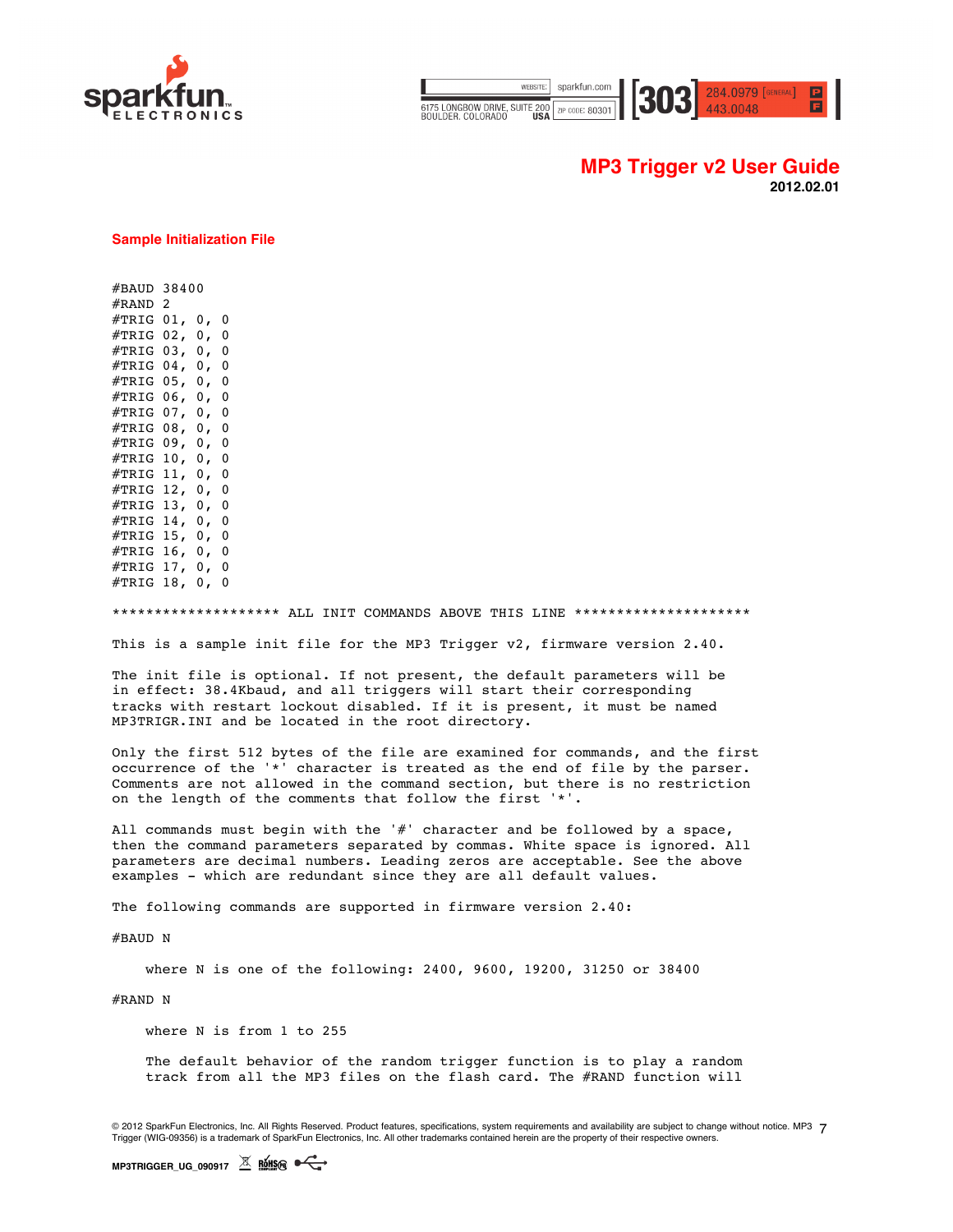



# **MP3 Trigger v2 User Guide**

**2012.02.01**

exclude the first N tracks (in the directory) from the random trigger function. So if there are 18 MP3 files on the card and N=4, then the first 4 MP3 files will be excluded from the random trigger function.

#TRIG N, F, L

where:  $N$  is the trigger number  $(1 - 18)$ F is the trigger function type (see below) L is the restart lockout enable

The defined trigger function types (F) are as follows:

F = 0: Normal operation  $F = 1$ : Next (same as the forward Nav switch)  $F = 2:$  Random  $F = 3$ : Previous (same as the back Nav switch)  $F = 4$ : Start (restarts the current track)  $F = 5:$  Stop  $F = 6:$  Volume Up F = 7: Volume Down

The restart lockout feature, if enabled, will prevent that trigger from working if audio is currently playing. Use this if you want to prevent restarts before the track has reached the end. This feature does not apply to function types 5 - 7.

L = 0: Restart lockout disabled (default) L = 1: Restart lockout enabled

You only need to include entries for triggers that are to be non-default. As an example, I use the following single-line init file to make trigger 18 be a "Next" function, then hard-wire the trigger so that my MP3 Trigger powers up and loops continuously through all the tracks on the card.

#TRIG 18, 1, 0

© 2012 SparkFun Electronics, Inc. All Rights Reserved. Product features, specifications, system requirements and availability are subject to change without notice. MP3 8 Trigger (WIG-09356) is a trademark of SparkFun Electronics, Inc. All other trademarks contained herein are the property of their respective owners.